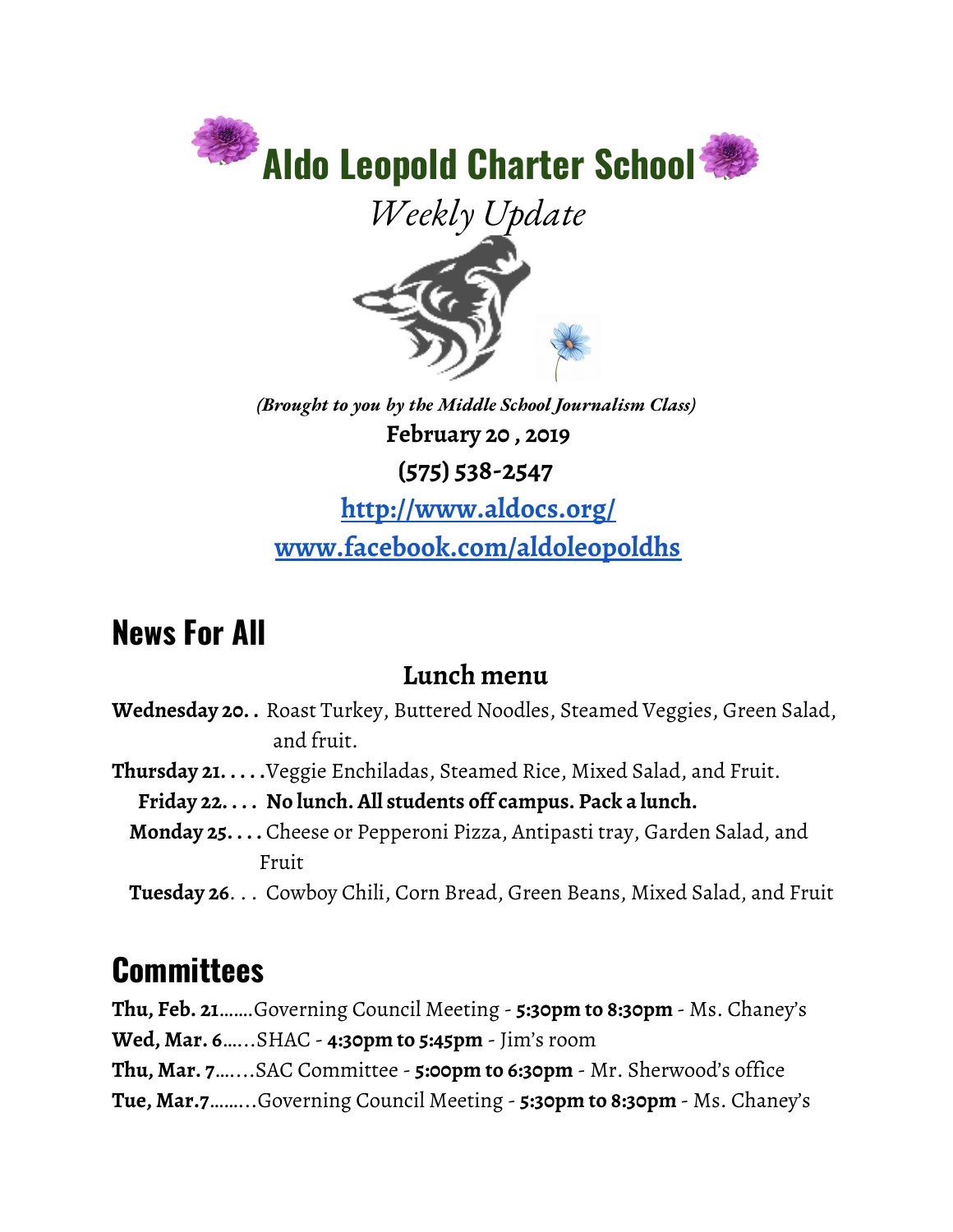#### **How are we doin'?**

We could use more parents to tell us what you think of the way we run things around here. Please take a few minutes to answer questions on the [Parent](https://www.surveymonkey.com/r/P73ZLSM) [Satisfaction](https://www.surveymonkey.com/r/P73ZLSM) Survey. We can only improve if we know what isn't working.

## **Calendar**

| Feb. 21-22United World College - High School                              |
|---------------------------------------------------------------------------|
|                                                                           |
| Mon., Feb. 25 History Trip 10th and 11th grade - 10:45-3:40- Pack a lunch |
| Mar. 4-7Border Awareness - 10th grade                                     |
| Mar. 11-15SPRING BREAK - everyone!                                        |
| Mar. 18Inservice - Staff only                                             |

#### **Nursing Notes** (from Jim McIntosh, RN)

All of us who have made it to adulthood know that growing up is perilous. We owe whatever awareness and insight we've achieved to kind people along the way who've bothered to notice our struggles.

One of the struggles that young people face these days is how to manage intense emotions—or, conversely, emotional numbness. One unhealthy strategy is **Non-Suicidal Self –Injury (NSSI)**. Rachel Bender, from the University of Pennsylvania's Department of Psychiatry, defines NSSI as "deliberately injuring oneself without suicidal intent." She writes, "The most common form of NSSI is self-cutting, but other forms include burning, scratching, hitting, intentionally preventing wounds from healing, and similar behaviors. Tattoos and body piercings are *not* considered NSSI, unless they are created with the specific intention to self-harm. NSSI is often inflicted on the hands, wrists, stomach, or thighs, but it can occur anywhere on the body."

"In her [article](https://www.med.upenn.edu/psychotherapy/newsletter_selfinjury.html) on NSSI, she notes that "rates of NSSI are highest among adolescents and young adults. Although estimates vary, approximately 12%-24% of adolescents and young adults have self-injured, and 6%-8% report current, chronic self-injury. Some individuals continue to engage in these behaviors well into adulthood, especially when they do not receive treatment."

As Aldo's school nurse, I have treated students who self-harm and am grateful to have a team of knowledgeable, compassionate colleagues at our school with whom to consult. As we continue to address NSSI in our community, it is important to provide information to our school family so that we can help our young people find better, healthier ways to manage overwhelming emotions. In future newsletters, I will provide further information about this and other health challenges facing the young people we love.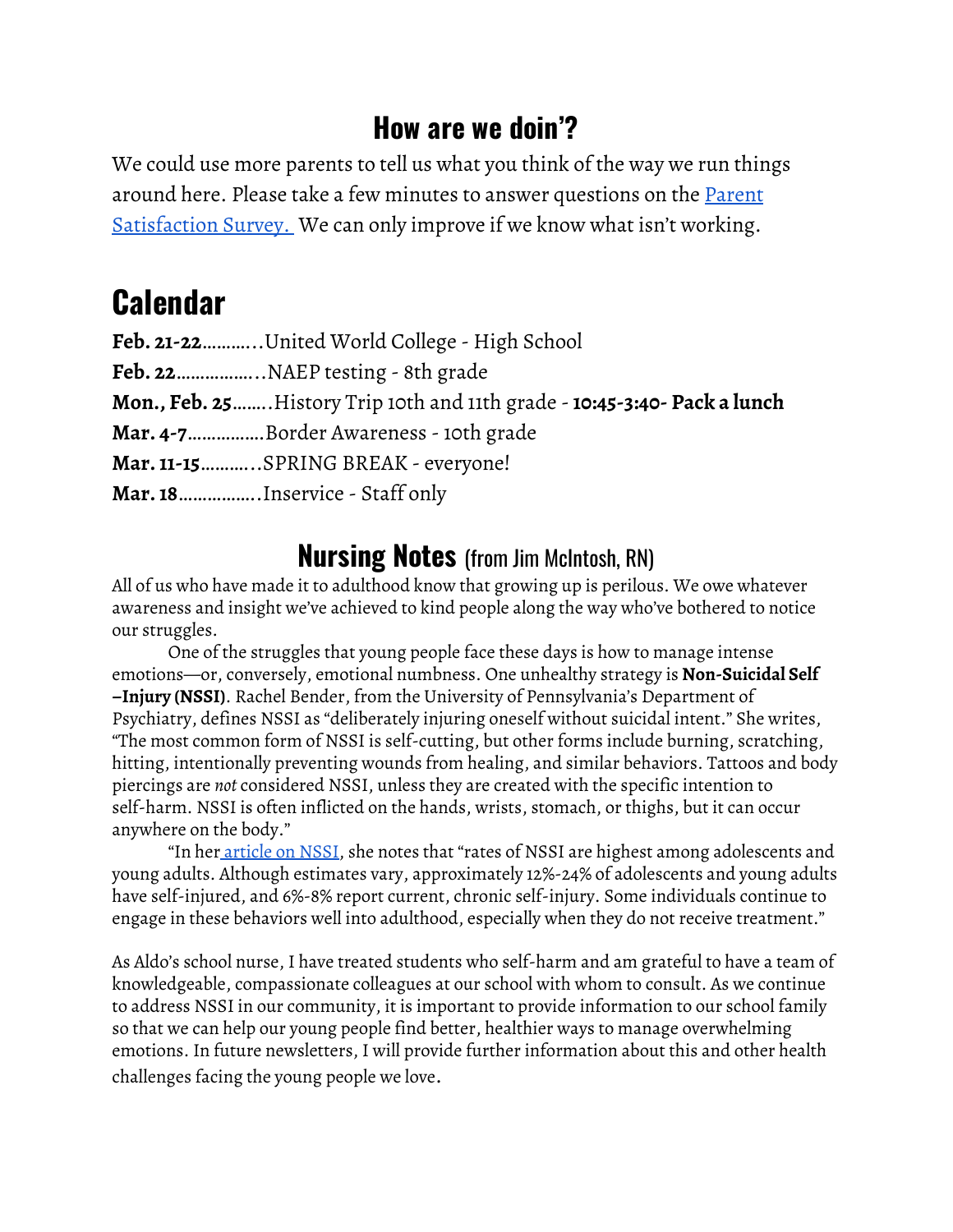#### **Make it a habit**

The **School Health Advisory Council (SHAC)** is tasked with keeping its eye on the health of the whole school. Inspired by that mandate, committee members decided to encourage getting healthy in a fun way (they hope). Interested students were given a "Health Passport" with challenges to complete. For each challenge met, students get a stamp (Ms. Chaney has whales, Ms. Aversa has a puffin-of course). Challenges include things like: I've made a list of 5 thing I value about myself; Today I dance for at least one hour; Today one of my 3 meals was a salad.

Now The Health Passport is entering a new & important phase—the PRIZE AWARDS. **Phase One** involved all the people who find intrinsic motivation in pursuing good health. Now, for the rest of you, who need **PRIZES** to be motivated, we have instituted **Phase Two**. If you can show **Jim or Alli** *8 stamped pages*in your Health Passport, you become the recipient of a COOL STICKER (of your choice, more or less). If you can show them **16 stamped pages**, you qualify for a FREE FANCY DRINK from Javalina (courtesy of the ever kind Polly, who has worked out a deal with us). If you can show them **24 stamped pages**, you can score a PRETTY NICE WATER BOTTLE. The deadline for submitting your stamps is *Monday, March 4* (**Sophomores**, take note; you leave on your Border Awareness Trip that morning, so you should get your stamps before then if you want to reel in a prize).

**Disclaimer (said in a fast whisper) Prize quality may diminish somewhat as time passes, so consider the PRIZE PHASE a first come-first served deal.**

**BTW: More prizes may be awarded 4 th Quarter.**

# **High School**

#### **It's in a castle!**

High school student council (plus three more students who wrote essays explaining why they wanted to attend) will be going to United World [College](https://www.uwc-usa.org/) in Las [Vegas,](https://www.uwc-usa.org/) NM **Thursday, February 21to Saturday, February 23** for their annual peace conference. The keynote speaker is Ndaba Mandela (grandson of Nelson) and they will be learning about ''Borders and Migration''. Alli and Peter will be driving and chaperoning. All info, if you don't already have it, can be found [here.](https://www.aldocs.org/letters-home--permission-slips.html)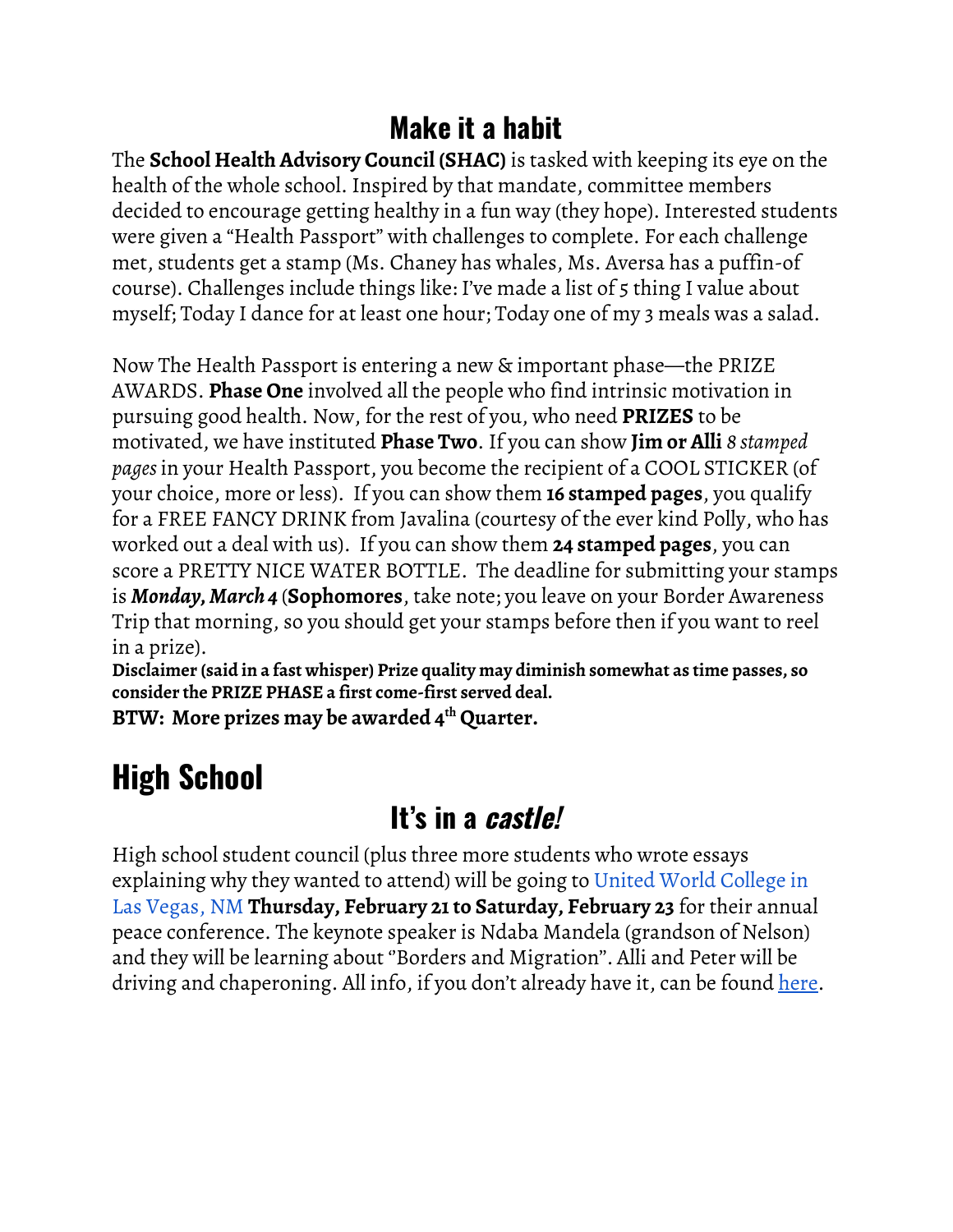### **CO-operative class**

**Last week** the Community Orientation class hiked **Purgatory Chasm** near Lake Roberts. The CO class is divided into three groups and each person in each group is assigned a role. One of those roles is the journalist. Mauri submitted this entry as the journalist of her group:

This Friday we hiked Purgatory Chasm trail, and our guest, Cori, came along with us. Cori can to talk to us about wilderness therapy, it's just what it sounds like. She would go out with a group of people who have mental issues into the wild. Only the necessities were brought, and they had to survive for a week.

To be honest, not many people were excited for the hike, but in the end most of us were glad we went. The trail lead us through a small canyon, with a couple small pools of water. A couple brave students decided to jump into the one of the ponds. The canyon was beautiful, plenty of photo opportunities. This Friday was one of the more relaxing ones, it was a nice break. It wasn't too exciting or significant but one I will rememberer for a while

This **Friday, February 22 (**weather permitting) half the CO class will be going to **Allen Springs** and the other half will go to the **Wolf Sanctuary**. They will be leaving the school at the regular time, 10:25. They will bus there and then hike within 5 miles of Gomez Peak trailhead. If you are still curious about this location or you still are curious then click for the Allen Springs or/and the Wolf Sanctuary for more.

# **Middle School**

### **Dream Makers Trip**

For the third year running, Ms. Chaney will be taking the Dream Makers to Albuquerque on **Thursday, February 28** to tour the **Health Science Center at UNM**. Aldo kids share a bus with kids from Deming and Silver who also have ambitions to have careers in the healthcare field. They get to go to the movies! And stay in a hotel! (Ms. Chaney deserves an award). They will be back at La Plata by 8:00pm on Friday, March 1. All [relevant](https://www.aldocs.org/letters-home--permission-slips.html) info, permission slips, etc...can be found on the website.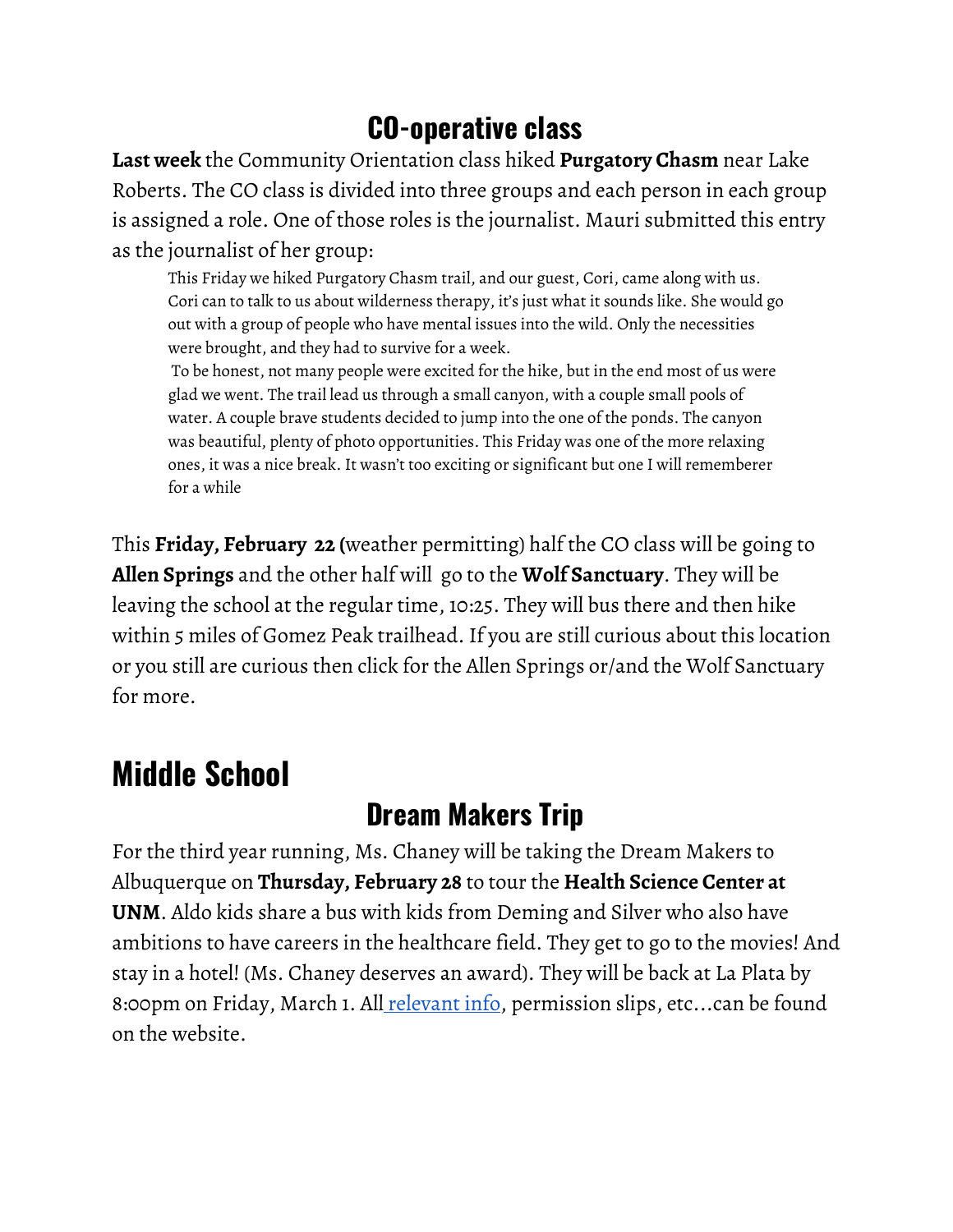### **This Friday**

Since we did not have school this Monday, Friday will be spent at school! *Kids: \*unenthusiasticsighs\**Unless said kid is an **8th grader**; then they will be going to Future Forge (Thanks, Aysh!!) The Future Forge is the new Makerspace near the south end of Bullard. Eighth graders will rotate through these five intro stations: digital tools, hand held tools, automated production (which includes 3D printing and C and C laser etching), a crash course on the world of building a community business, and a reading station. 8th graders need their big five!

- 2 Water Bottles
- Sturdy Shoes
- A Hat
- Journal and Writing Supplies
- A Lunch

### **It's all about the rocks**

So usually, the middle school goes camping at **City of Rocks** the Thursday and Friday *before* Spring Break. But someone got to our campsite before us, so instead we will take over the Orion Campsite the Thursday and Friday *after* Spring Break. And also the Thursday and Friday after that. **The 6th and 7th graders will go first and the 8th graders will follow the next week**. More information will be coming atcha as we get closer to the event.

# **Community Events**

### **Teresa [Walters](https://wnmu.edu/events/presidents-chamber-music-series-steinway-artist-teresa-walters/)**

To witness this amazing pianist play come to the **Light Hall Theater on Tuesday, February 26 from 7:00 pm to 9:00 pm**. The general admission is **\$15 or free with a Mustang card**. According to my sources, "Teresa Walters is that rare musical phenomenon – a pianist born to the instrument," announces Austrian National Television: "One of the world's most significant pianists, she creates magic with the music."